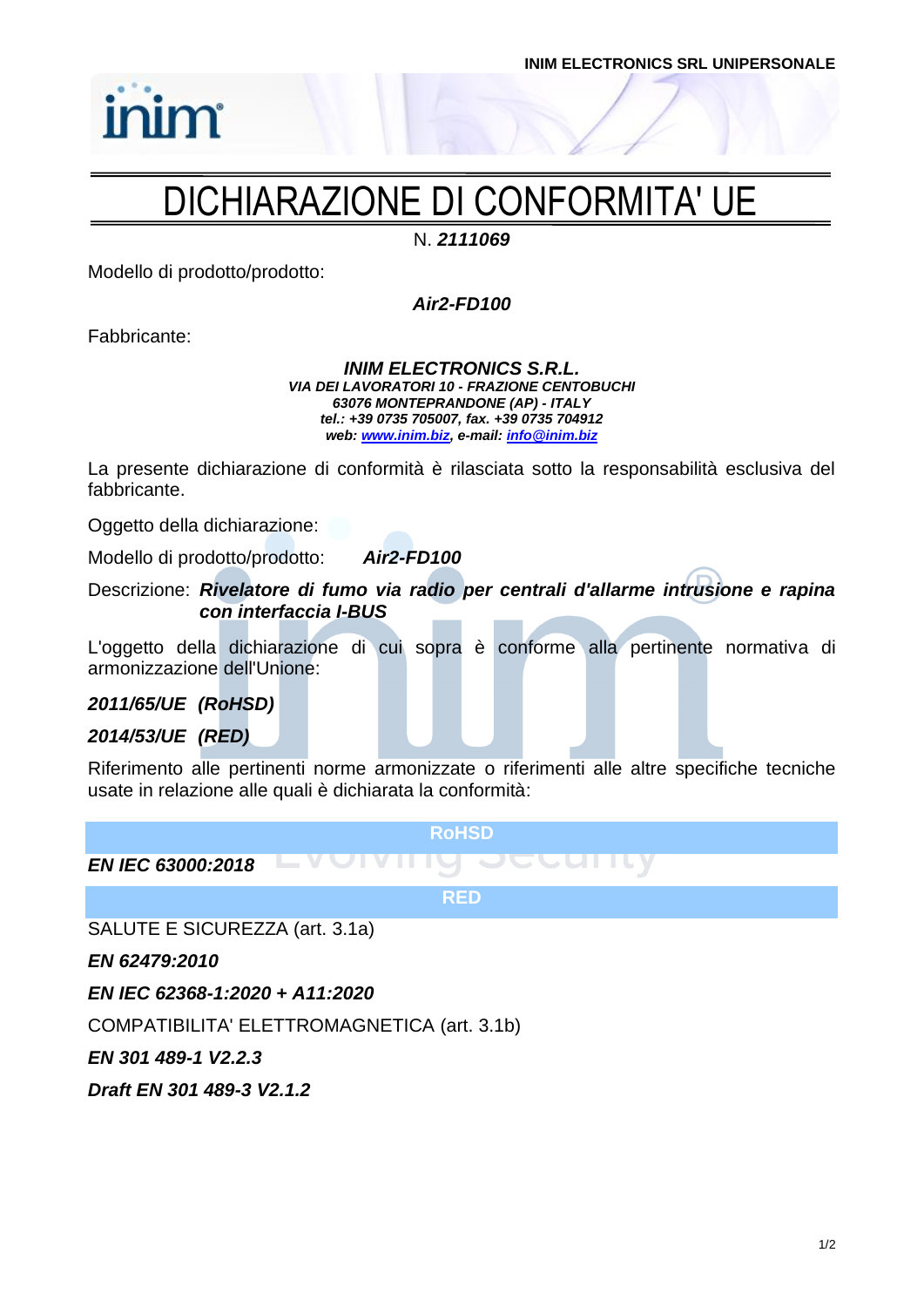# **inim**

USO EFFICACE ED EFFICIENTE DELLO SPETTRO RADIO (art. 3.2) *EN 300 220-2 V3.1.1* ALTRI REQUISITI ESSENZIALI (art. 3.3) *NON APPLICABILE*

L'oggetto della dichiarazione di cui sopra è anche conforme alle seguenti norme:

| EN 50131-5-3:2017<br>(1)<br>EN 61000-6-3:2007 + A1:2011<br>EN 50130-4:2011 + A1:2014<br>EN 50130-5:2011<br>con le seguenti prestazioni:<br>Grado di sicurezza:<br>$\mathbf{2}$<br>(1)<br><b>Classe ambientale:</b><br>$\mathbf{I}$ | EN 50131-1:2006 + A1:2009 + A2:2017 + A3:2020 | (1) |
|------------------------------------------------------------------------------------------------------------------------------------------------------------------------------------------------------------------------------------|-----------------------------------------------|-----|
|                                                                                                                                                                                                                                    |                                               |     |
|                                                                                                                                                                                                                                    |                                               |     |
|                                                                                                                                                                                                                                    |                                               |     |
|                                                                                                                                                                                                                                    |                                               |     |
|                                                                                                                                                                                                                                    |                                               |     |
|                                                                                                                                                                                                                                    |                                               |     |
|                                                                                                                                                                                                                                    |                                               |     |
|                                                                                                                                                                                                                                    |                                               |     |

**Evolving Security** 

Note:

*(1) Essendo il prodotto oggetto di questa dichiarazione, fuori dallo scopo delle norme per i sistemi d'allarme intrusione e rapina, l'applicazione parziale delle norme citate in accordo alle prestazioni qui indicate, ha unicamente l'obiettivo di garantire la compatibilità con gli altri componenti del sistema. Sono obbligatorie impostazioni specifiche in fase d'installazione: seguire attentamente le istruzioni riportate nei manuali.*

*Monteprandone, 11/11/2021* Firmato a nome e per conto del fabbricante da:

*Baldovino Ruggieri (Amministratore Delegato)*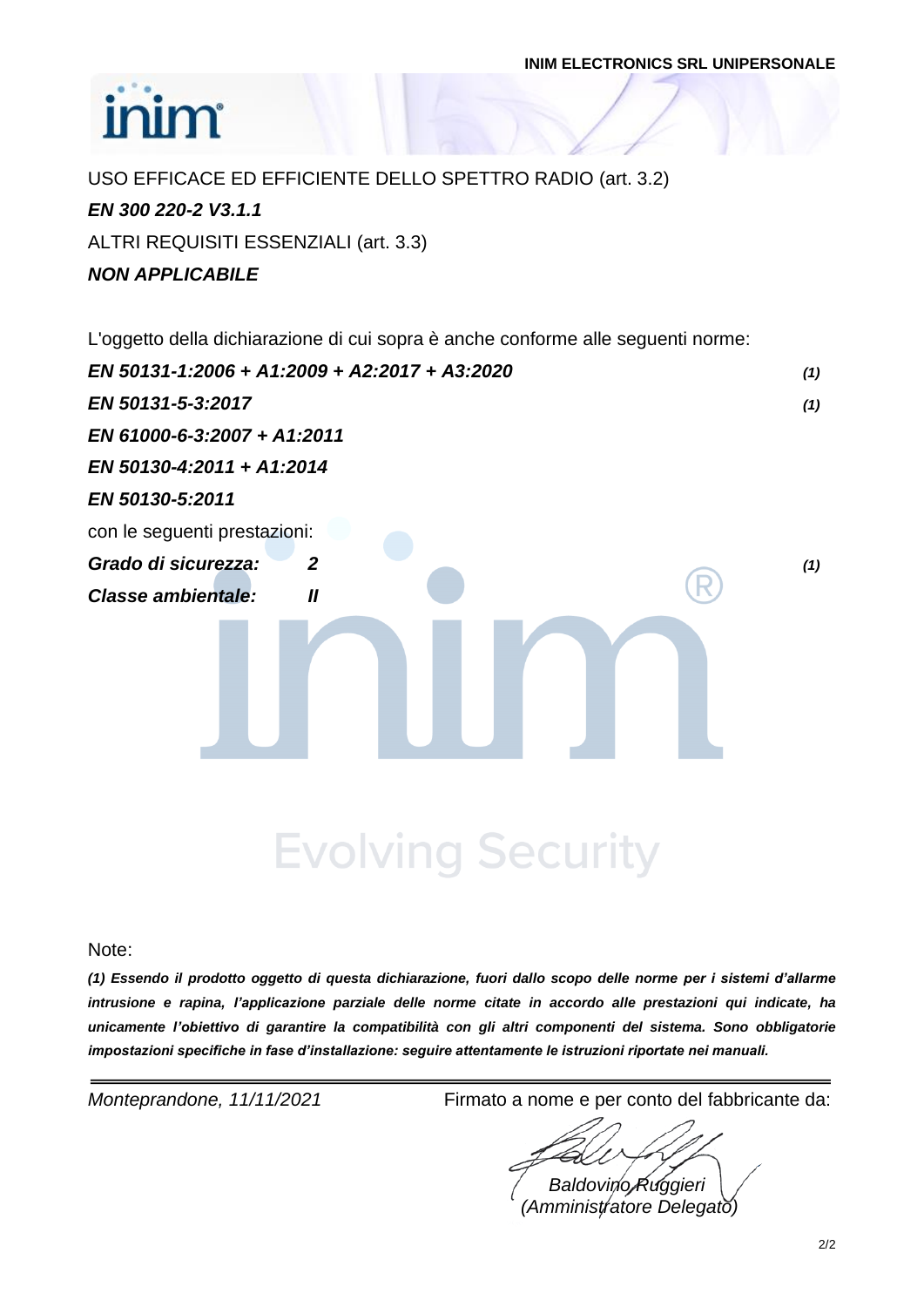

## EU DECLARATION OF CONFORMITY

No. *2111069*

Product model/product:

inim

*Air2-FD100*

Manufacturer:

### *INIM ELECTRONICS S.R.L. VIA DEI LAVORATORI 10 - FRAZIONE CENTOBUCHI 63076 MONTEPRANDONE (AP) - ITALY tel.: +39 0735 705007, fax. +39 0735 704912 web: [www.inim.biz,](http://www.inim.biz/) e-mail[: info@inim.biz](mailto:info@inim.biz)*

This declaration of conformity is issued under the sole responsibility of the manufacturer.

Object of the declaration:

Product model/product: *Air2-FD100*

Description: *Wireless smoke detector for intrusion and hold-up alarm control panels with I-BUS interface*

The object of the declaration described above is in conformity with the relevant Union harmonisation legislation:

*2011/65/EU (RoHSD)*

*2014/53/EU (RED)*

References to the relevant harmonised standards or references to the other technical specifications in relation to which conformity is declared:



HEALTH & SAFETY (art. 3.1a)

*EN 62479:2010*

*EN IEC 62368-1:2020 + A11:2020*

ELECTROMAGNETIC COMPATIBILITY (art. 3.1b)

*EN 301 489-1 V2.2.3*

*Draft EN 301 489-3 V2.1.2*